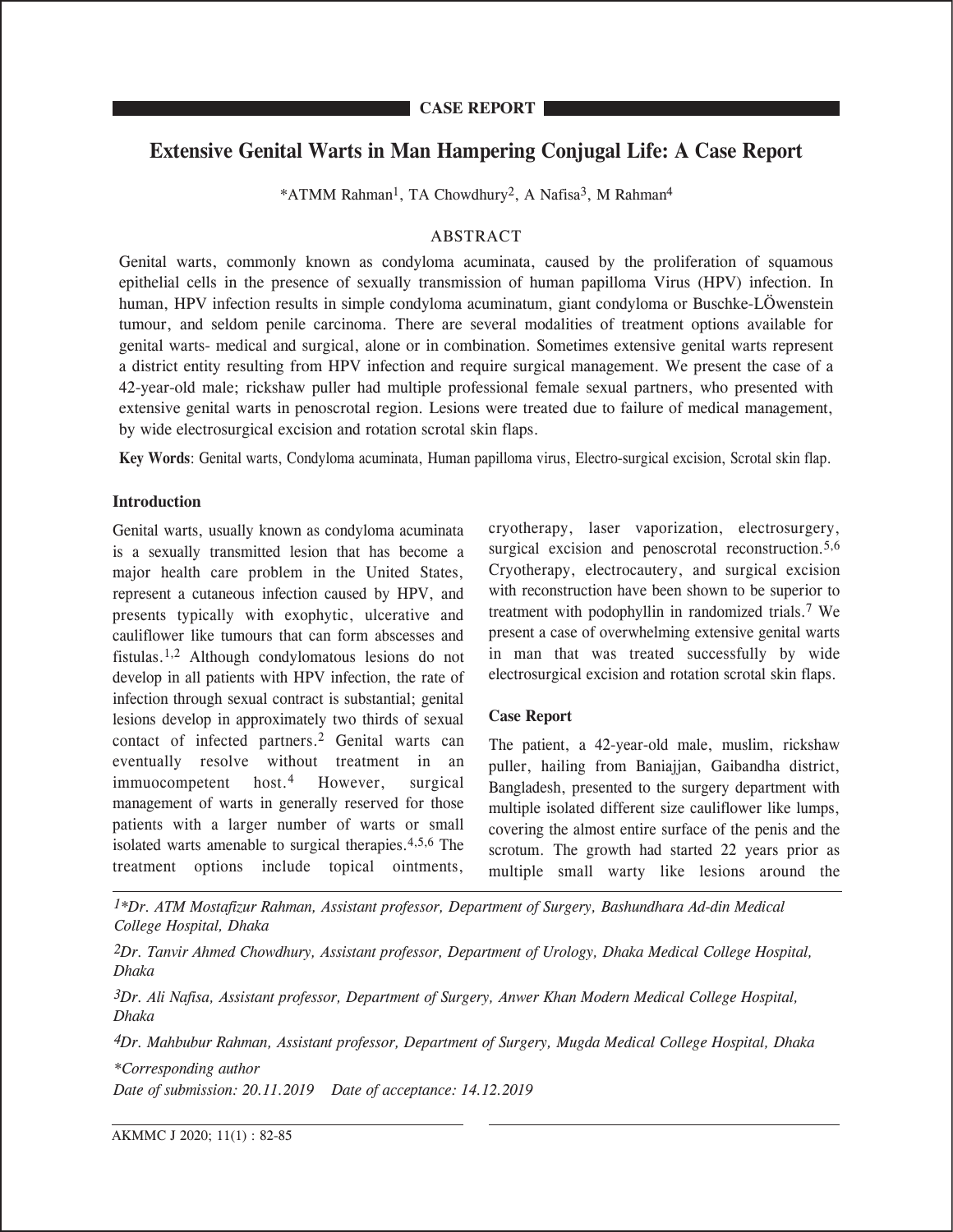#### Extensive Genital Warts in Man Hampering Conjugal Life: A Case Report 83

penoscrotal area and had gradually increased in size and some were coalesced to assume large dimensions invading the root of the penis, Corona glandis of penis and ventral parts of scrotum. He was chain smoker, married at the age of 30. Before that at the age of 18, he exposed multiple professional female sexual partners without protective method. The patient noticed, he was unhappy in his conjugal life due to pain and difficult penetration. Last 2 years he had abstained from sexual intercourse. He has two sons, 2 daughters and wife, all are well. He was initiated on homeopathic drug, broad spectrum antibiotics and antiviral drugs like acyclovir.



**Figure 1:** Genital warts clinical manifestation



**Figure 2:** Wide excision on genital warts (ventral)

On physical examination, we found soft solid cauliflower shaped lumps, covering almost the entire shaft of the penis and the scrotum which was variable in size. The urethral meatus was normal and no inguinal lymphadenopathy. Incision biopsy

Wide excision with 0.5 cm margin was performed. The total mass can be removed from the penile shaft and the scrotum. Small defect repair with primary closure and large defect in the shaft of the penis was closed by pantaloons shape rotation scrotal skin flaps, harvesting from both sites of the scrotum. Histopathological result revealed condylomata accuminata with no evidence of malignancy. The surgical procedure was uneventful without complication. One year following surgery there was no new warty lesion and the patient has no voiding, erectile and sexual dysfunctions.



**Figure 3:** Wide excision on genital warts (Dorsal)



**Figure 4:** One year follow-up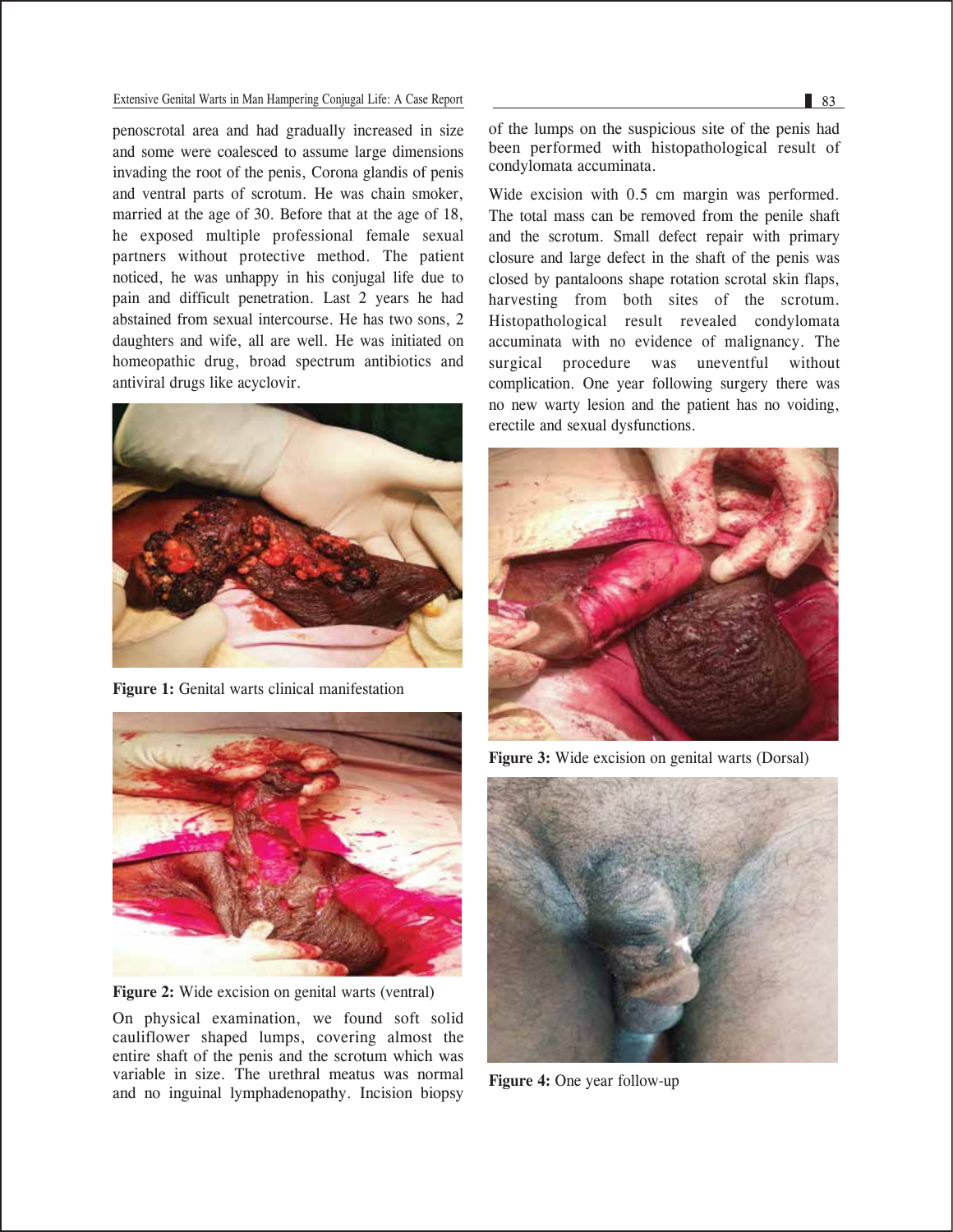### **Discussion**

Genital warts can manifest themselves as solitary or clustered lesion that may be flat, like a dome, keratotic, cauliflower or pedunculated in shape and colour may be white, pink, purple, red or brown.12,13,14 Warts can grow on the anus, pubis and oral cavity besides external genitalia.8,12 Warts usually asymptomatic but can be very painful and itchy and can cause bleeding, ulceration and organ function impairment. $10,15$  The patient in this case had painful external multiple isolated and clustered condyloma acuminata on the external genitalia with cauliflower like lesion and was being treated medically.

Genital warts can be diagnosed with a careful clinical history and physical examination. Biopsy is performed if warts do not respond to medications or if any suspicion toward malignancy.<sup>9,12,14</sup> Detection of HPV is not recommended for the diagnosis or management of genital warts.10,11,12,16 The Ultimate goal of treatment is to eliminate genital warts that may cause physical symptoms, mental stress and emotional distress.10

There are a number of medical and surgical treatment options available to treat the external genital warts. The patient in this case had been previously treated with medical and homeopathic therapy for prolong period of time. Considering the large size and numbers of external genital warts and there was no response to medical management, so further management was done by surgery. Wide excision of mass was performed. Small defect of the penis and the scrotum repaired with primary skin closure and large defect in the shaft of the penis was closed by pantaloons shape rotation scrotal skin flaps, harvesting from both sites of scrotum. This was a new innovative technique and selected because it provides a simple reliable flaps that is easy to design, harvest and often rapid fasciocutaneous closure. The other advantages of these flaps are the good vascular supply, appropriate tissue thickness and colour, reliable healing, short operative time, less post-operative care, minimal patient morbidity, less post-operative pain, good aesthetic outcome and finally cost effective compared to other technique.<sup>17</sup> One year after excision, no new or recurrent external genital warts were found in the former site. There were no complaints in voiding, erectile and sexual function. Aesthetically, the patient was satisfied with the result of surgery.

### **Conclusion**

Surgical treatment of extensive genital warts is an effective and safe method for the patient with good cosmetic result following reconstruction surgery. In our research there were no serious post-operative complications or recurrence of the disease during the follow-up period.

**Conflict of interest:** none.

### **References**

- 1. Brentjens MH, Yeung-Yue KA, Lee PC, *et al.* Human papillomavirus: a review. Dermatol Clin 2002; **20**(2): 315-331.
- 2. Satterwhite CL, Torrone E, Meites E, *et al.* Sexually transmitted infections among US women and men: prevalence and incidence estimates, 2008. Sex Transm Dis 2013; **40**(3): 187-193.
- 3. Werner RN, Westfechtel L, Dressler C, *et al.*  Self-administered interventions for anogenital warts in immunocompetent patients: a systematic review and meta-analysis. Sex Transm Infect 2017; **93**(3): 155-161.
- 4. Aubin F, Pretet JL, Jacquard AC, *et al.* Human papillomavirus genotype distribution in external acuminata condylomata: a large French national study (EDiTH IV). Clin Infect Dis 2008; 47(5): 610-615.
- 5. Niazy F, Rostami K, Motabar AR. Giant condyloma acuminatum of vulva frustrating treatment challenge. World J Plast Surg 2015; **4**(2): 159-162.
- 6. Hemper E, Wittau M, Lemke J, *et al*. Management of a giant perineal condylomata acuminata. GMS Interdiscip Plast Reconstr Surg DGPW 2016; **5**: Doc07.
- 7. Kollipara R, Ekhlassi E, Downing C, *et al.* Advancements in pharmacotherapy for noncancerous manifestations of HPV. J Clin Med 2015; **4**(5): 832-846.